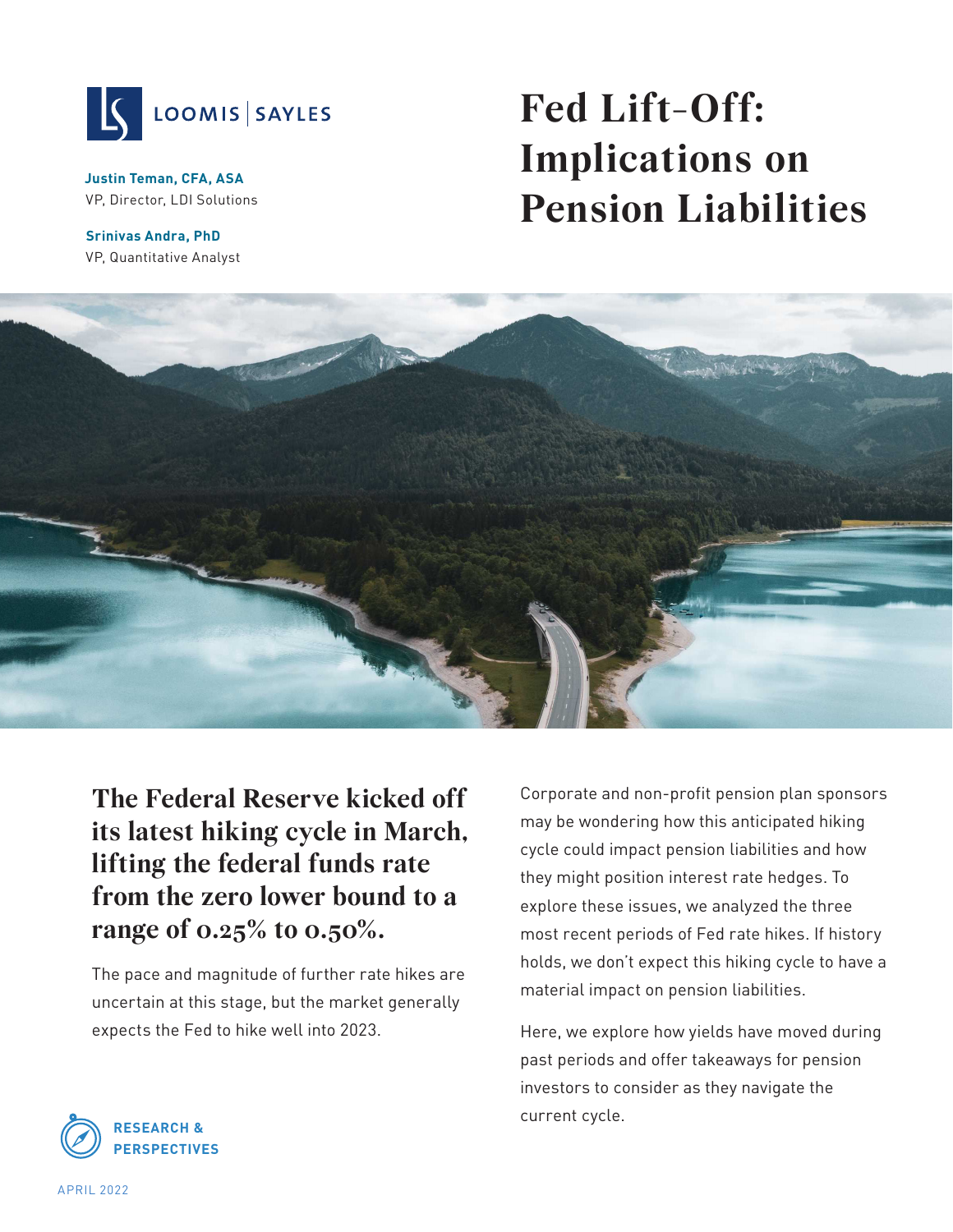## **Key Takeaways**

- Long-term yields have generally not kept pace with the fed funds rate during the past three hiking cycles.
- There is evidence that long-term yields have risen in the months leading up to the hiking cycle.
- In our view, pension plans with long-dated exposures should focus on the terminal fed funds rate as an indicator of where long-end yields could trade.
- Today, we believe much of the long-end yield shift has been priced in.

## **Short and Long Rates Don't Necessarily Move in Lockstep**

First, it's important to remember the fed funds rate is an overnight rate that is largely disconnected from long-term yields. For most pension plans with liability durations in the 10-15 year range, the majority of pension liability risk is linked to yields that are at 10 years and beyond (as shown in the exhibit below). However, we tend to view the long end of the yield curve as a proxy for the terminal fed funds rate. The market generally does a good job anticipating Fed policy and discounting the future fed funds rate, which ultimately means that shifts in long-term yields are generally priced in before rate hikes begin. As a result, the long end of the yield curve generally stays flat as the Fed executes hikes.



#### **SAMPLE PLAN LIABILITY KEY RATE EXPOSURES**

*This graphic is shown for illustrative purposes only. The information is not intended to represent any actual portfolio. Liability key rates based on a sample plan with a 13-year liability duration discounted using the FTSE Pension Discount Curve as of 28 February 2022.*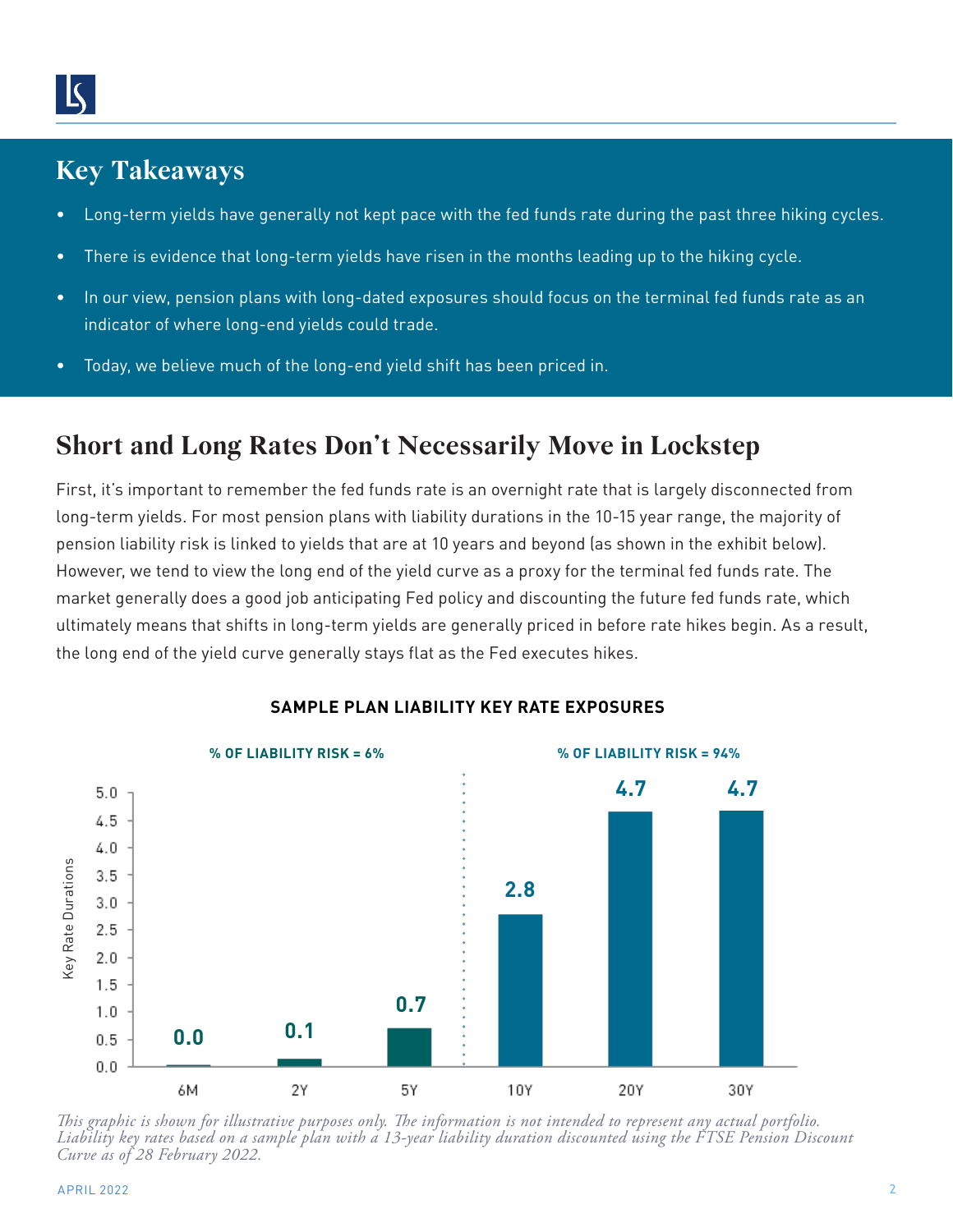## **Revisiting Recent Rate Hikes**

Below, we zoom in on the three most recent Fed rate hiking periods to see how each impacted 10-year and 30-year Treasury yields. We also incorporated the six-month period preceding each rate hike to illustrate how markets tended to anticipate and price in potential Fed policy.

### **PERIOD 1: December 1998 to May 2000**

Of the three hiking cycles we explored, this period started with the highest fed funds rate (4.75%) and was characterized by only a 1.75% total hike over 12 months. Long-term yields rose marginally throughout the period, although a significant portion of the move occurred in the 6 months prior to liftoff. Yields fell at the end of this period.



*Source: Bloomberg.*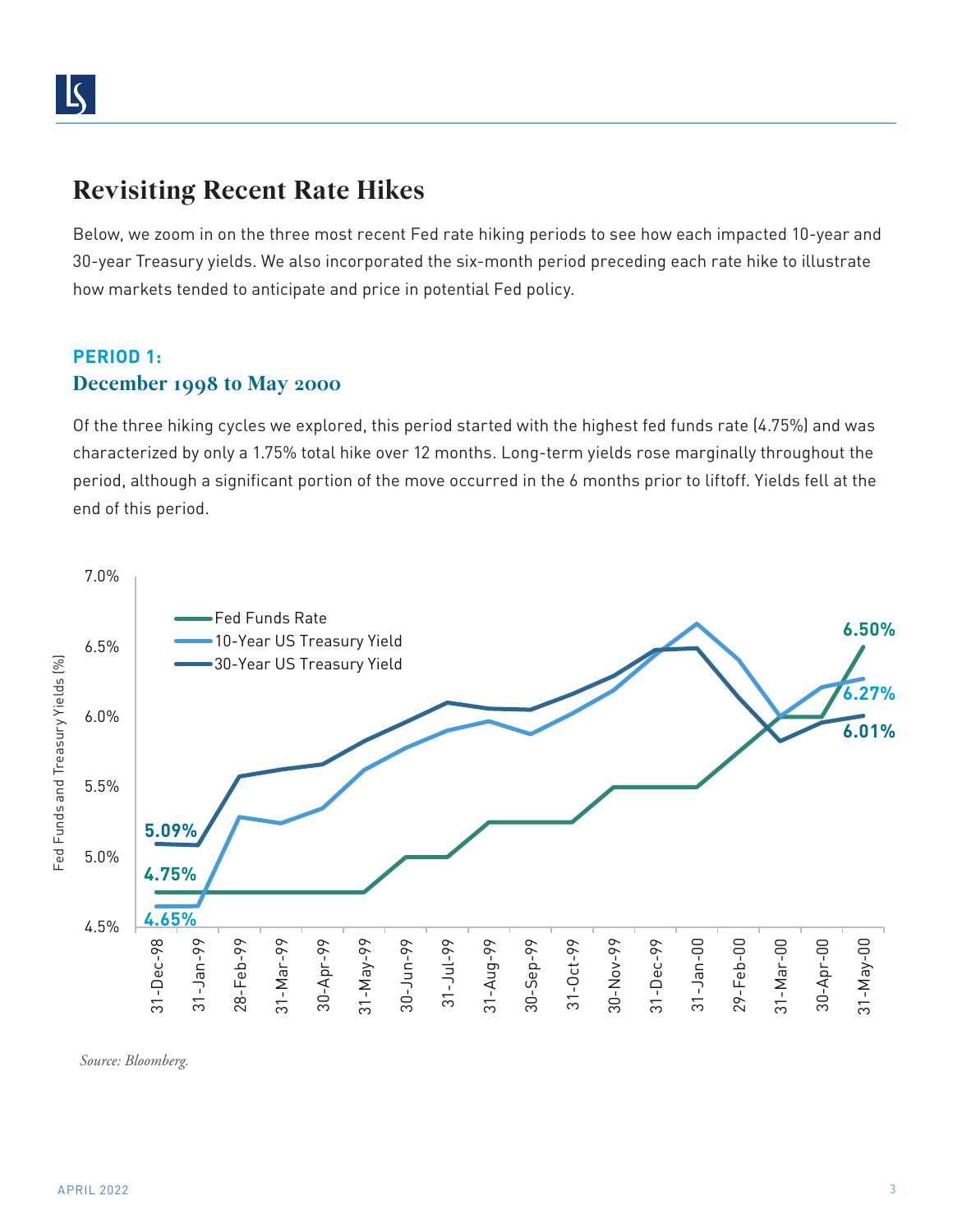#### **PERIOD 2: December 2003 to June 2006**

During the post-dot-com-bubble hiking cycle, the fed funds rate increased gradually from 1.0% up to 4.25% over a 26-month period. While there was some volatility in long-term yields leading up to the rate hikes (including a meaningful rise in April and May 2004), the 10-year and 30-year Treasury yields essentially stayed flat or declined slightly throughout the cycle.



*Source: Bloomberg.*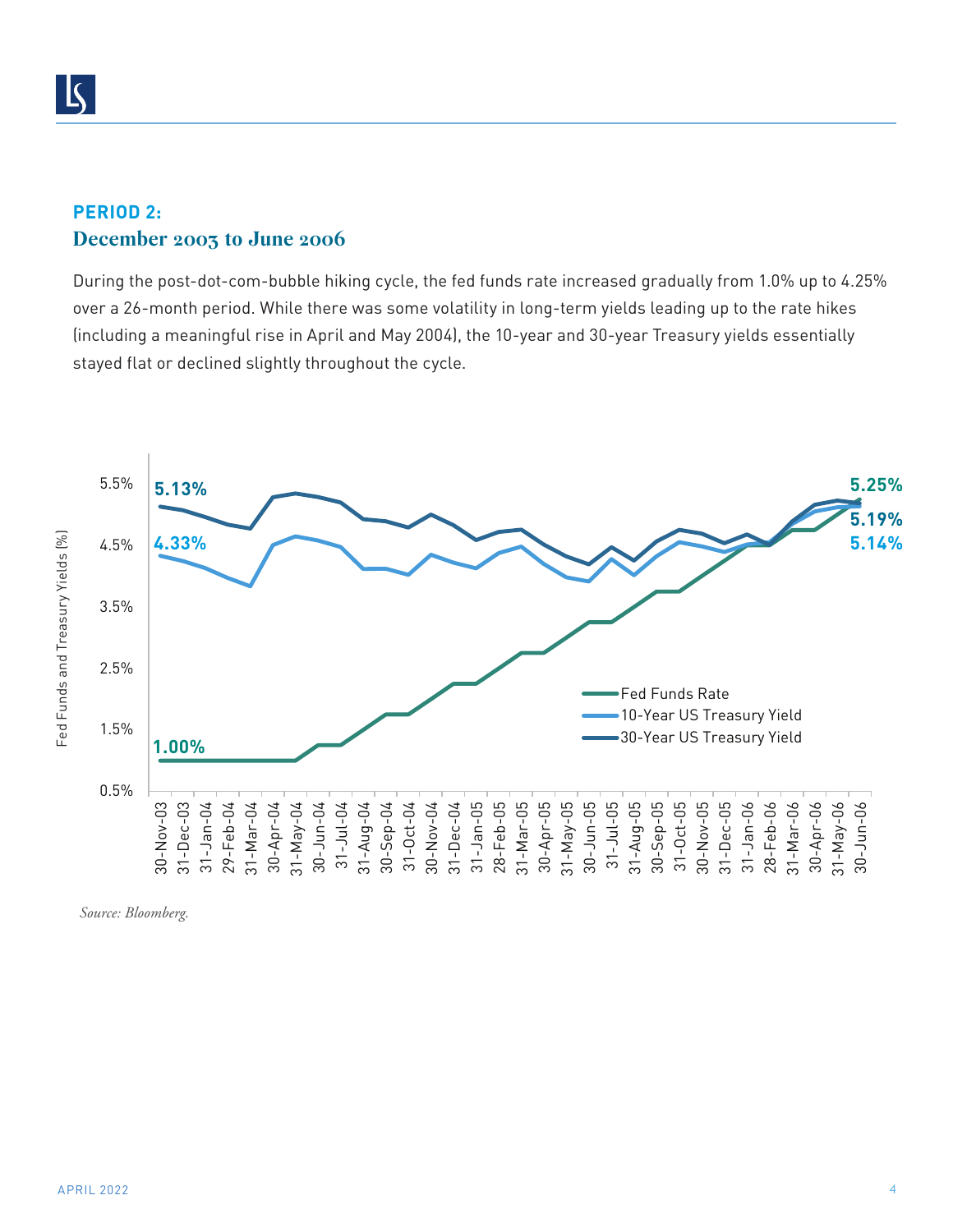#### **PERIOD 3: June 2015 to December 2018**

The most recent rate hiking cycle began in earnest following the Global Financial Crisis in December 2015, followed by a one-year pause before further hikes. As the chart shows, much of the rate volatility came during 2015 and 2016 as turmoil in oil, metals and mining, and disruptions related to Brexit put a hold on Fed tightening. As markets rebounded in late 2016, the market once again began to anticipate Fed policy, with a noticeable rise in long-term rates before the Fed resumed hikes. However, during the actual rate hiking period, long-term yields were largely flat before experiencing a pronounced decline toward the end of the period (similar to the tail end of the first period we analyzed), perhaps in anticipation of Fed easing.



*Source: Bloomberg.*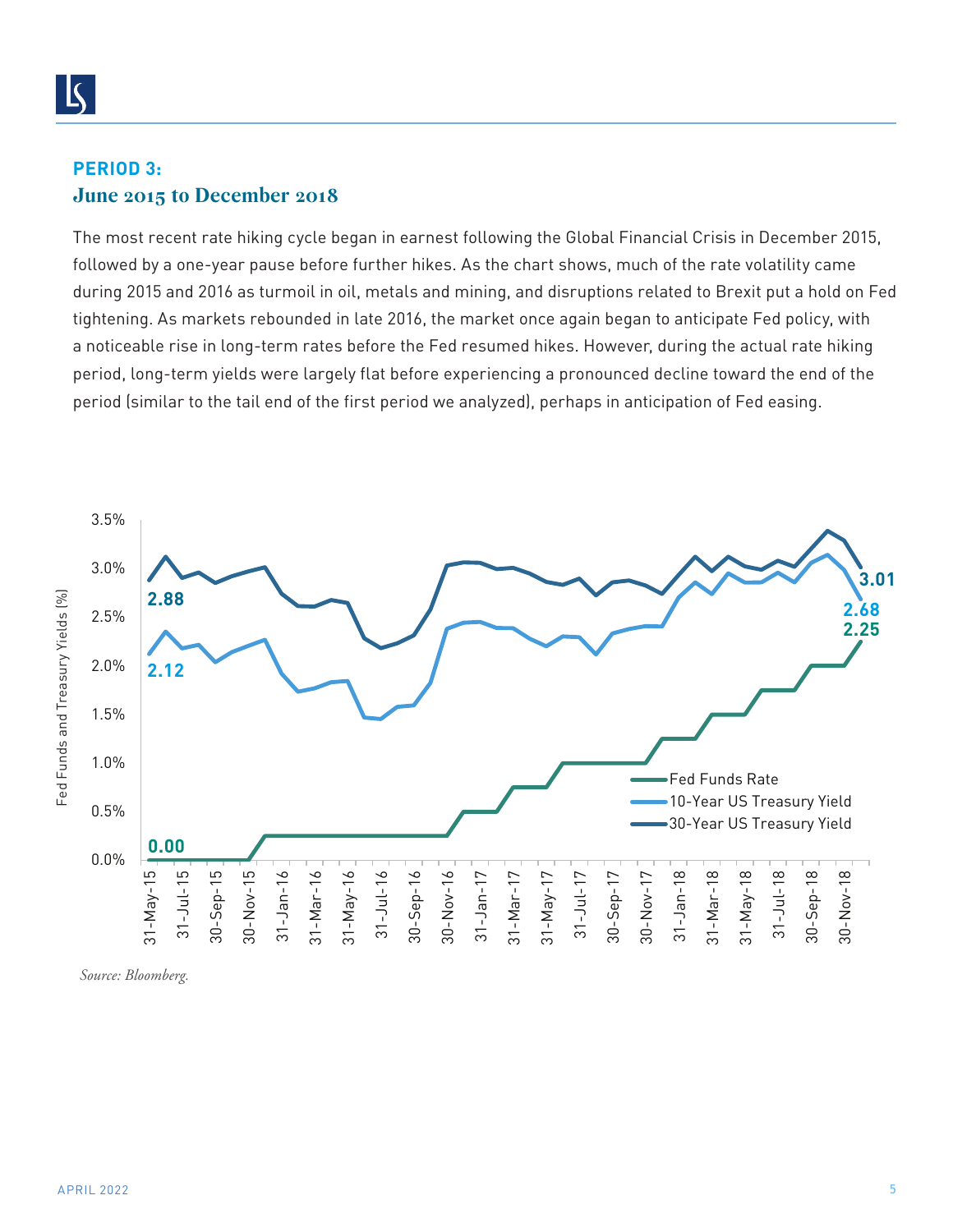## **Summary**

The table below shows a summary of these three periods. While each period reflects a specific scenario with many factors affecting the shape of the yield curve, the numbers show that long-term yields typically have not kept pace with the fed funds rate during hiking periods. In some cases, they barely budged. The 30 year part of the curve in particular has been largely flat over these periods. However, there is evidence that long-term yields typically have risen in the months leading up to the rate hiking cycle.

| Period         | <b>Hike Start</b> | <b>Hike End</b> | Number of<br><b>Months</b> | Funds (%) | Change in<br>10-Year US<br><b>Change in Fed Treasury Yield</b><br>(% ) | Change in<br>10-Year US<br><i>including</i><br>Preceding<br>6 Months (%) | <b>Treasury Yield Change in 30-</b><br><b>Year US</b><br>Treasury Yield<br>(%) | Change in 30-<br>Year US<br><b>Treasury Yield</b><br><i>including</i><br><b>Preceding 6</b><br>Months (%) |
|----------------|-------------------|-----------------|----------------------------|-----------|------------------------------------------------------------------------|--------------------------------------------------------------------------|--------------------------------------------------------------------------------|-----------------------------------------------------------------------------------------------------------|
|                | 5/31/1999         | 5/31/2000       | 12                         | 1.75      | 0.65                                                                   | 1.56                                                                     | 0.18                                                                           | 0.95                                                                                                      |
| $\overline{2}$ | 5/31/2004         | 6/30/2006       | 25                         | 4.25      | 0.49                                                                   | 0.80                                                                     | $-0.16$                                                                        | 0.05                                                                                                      |
| 3              | 11/30/2015        | 12/31/2018      | 36                         | 2.25      | 0.48                                                                   | 0.56                                                                     | 0.04                                                                           | 0.13                                                                                                      |

## **Implications for the Current Hiking Cycle**

Having looked at the historical data, a next logical step is to ask the age-old question: "Will this time be different?" While only time will tell, we cannot attempt to answer this question without acknowledging the elephant in the room: inflation.

The chart on the following page shows the full period from March 2022 going back to 1998 with yearover-year CPI incorporated. The current inflationary environment, with CPI reaching almost 8.0%, is unprecedented over this period. As of this writing,<sup>1</sup> long-term yields have started to rise, but not to the same magnitude as the front end, which has led to a flat yield curve. The Fed has its work cut out in terms of reining in inflation against a backdrop of supply-side challenges and geopolitical turmoil.

```
1
Published 21 April 2022.
```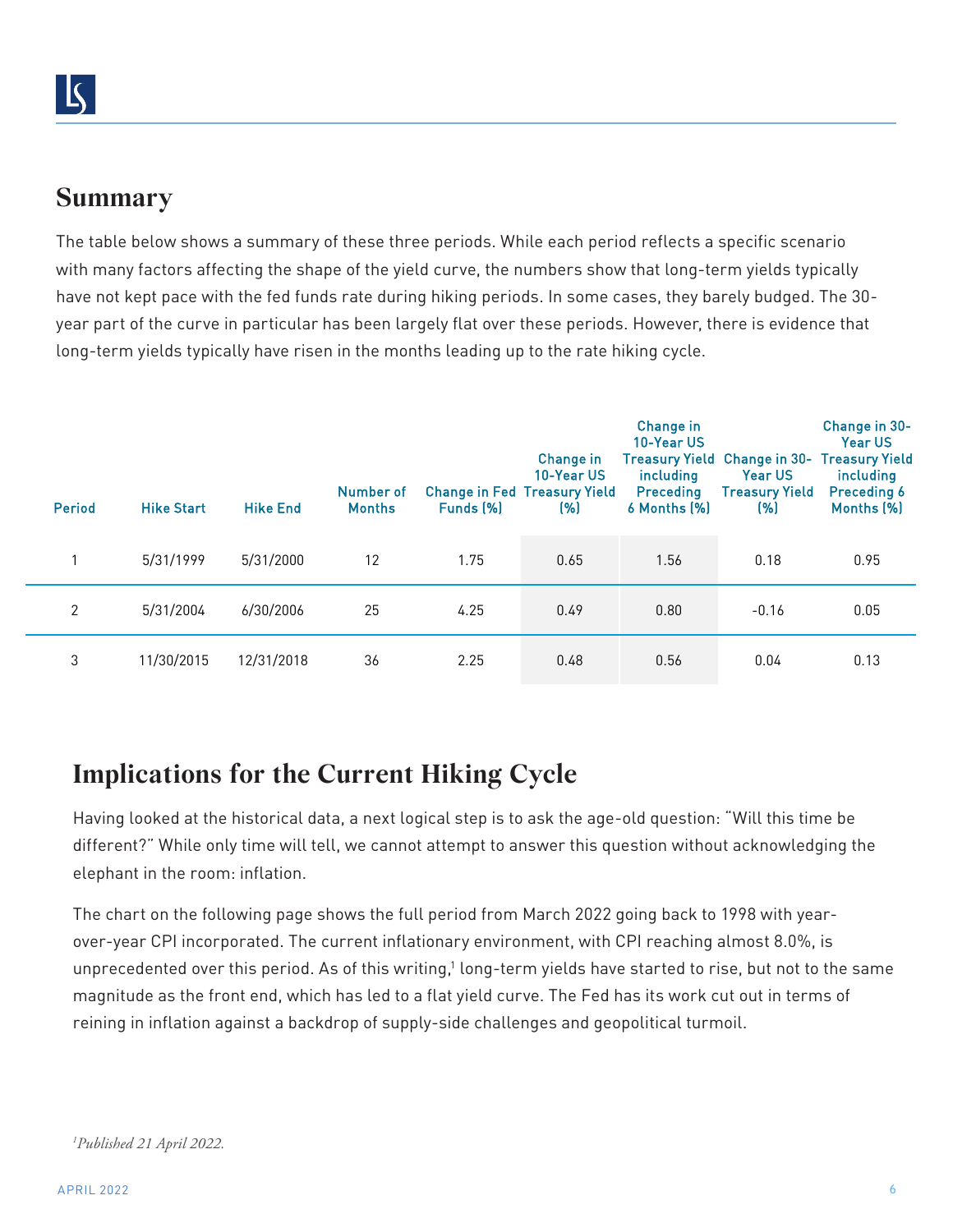

#### **FULL PERIOD: With Inflation Incorporated**

*Source: Bloomberg, data as of 31 March 2022.*

For pension plans focused on the long end of the yield curve, we believe it is critical to assess where the hiking cycle could end; i.e., the terminal fed funds rate. We view this as an indicator of where long-end yields will trade as the market anticipates and prices in the future fed funds rate. In an environment of persistent inflation, elevated commodity prices and slowing growth, we could see a terminal fed funds rate at or above 3.0%, which could lead to modest rises at the long end. If inflation cools at a faster pace, we believe the terminal fed funds rate may end up in the 2.0% to 2.5% range, which may not have a material impact on the long end given where yields are currently. In general, we expect the yield curve to remain flat absent a significant market event.

Overall, we believe much of the long-end yield shift has already been priced in in anticipation of Fed policy and, if history holds, we don't expect the rate hiking cycle to have a material impact on pension liabilities. We suggest plan sponsors generally continue to focus on optimizing their interest rate hedges at a strategic level within the context of their overall funding ratio risk budget and seek to avoid significant tactical positions related to Fed rate hikes.